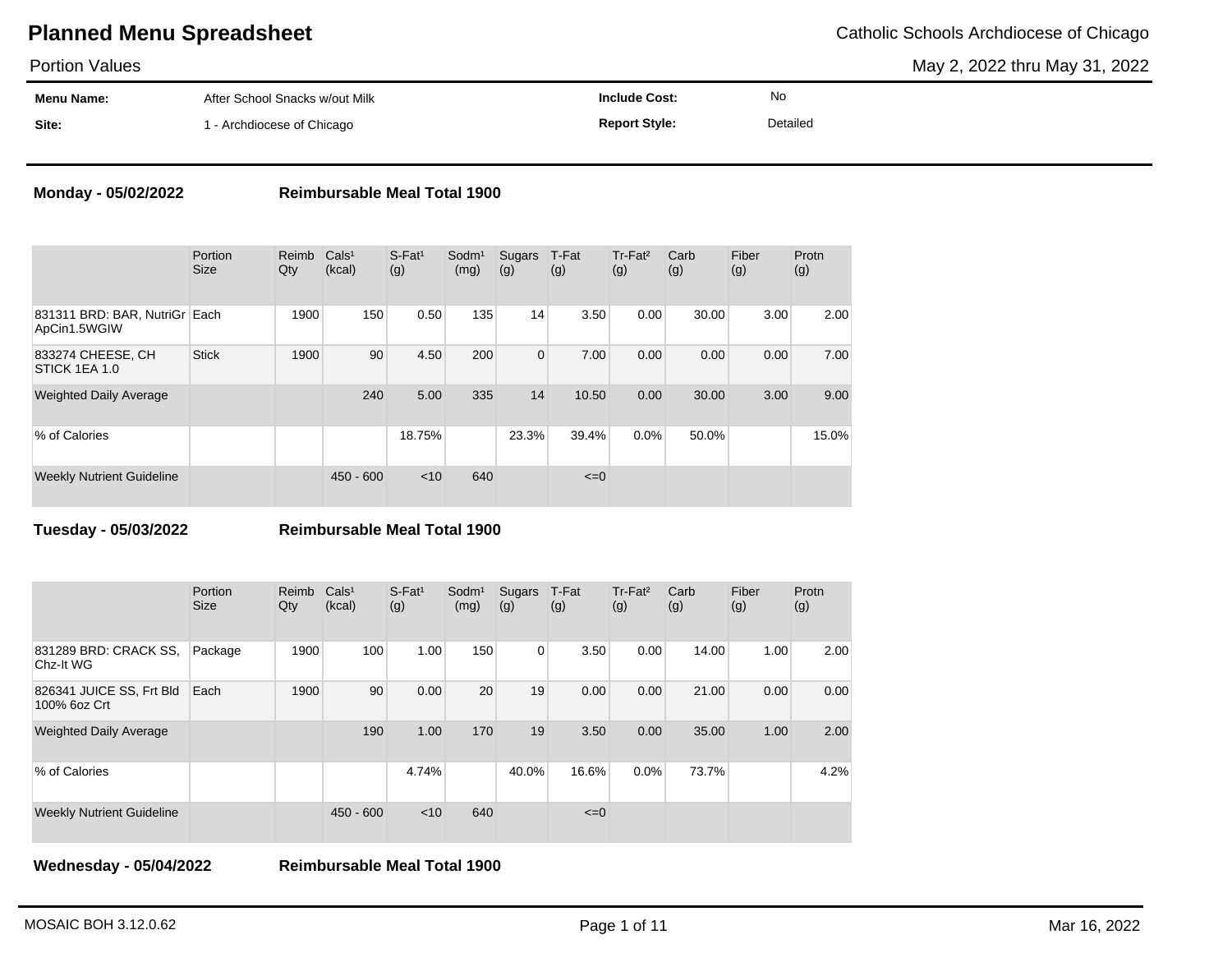May 2, 2022 thru May 31, 2022

Portion Values

|                                                                 | Portion<br><b>Size</b> | Reimb<br>Qty | Cals <sup>1</sup><br>(kcal) | $S$ -Fat <sup>1</sup><br>(g) | Sodm <sup>1</sup><br>(mg) | Sugars<br>(g) | T-Fat<br>(g) | Tr-Fat <sup>2</sup><br>(g) | Carb<br>(g) | Fiber<br>(g) | Protn<br>(g) |
|-----------------------------------------------------------------|------------------------|--------------|-----------------------------|------------------------------|---------------------------|---------------|--------------|----------------------------|-------------|--------------|--------------|
| 990382 BRD: CRACK SS,<br><b>CHURRO CRUNCHER</b><br>10Z WG (1BG) | Package                | 1900         | 110                         | 0.00                         | 75                        | 8             | 2.50         | 0.00                       | 21.00       | 2.00         | 2.00         |
| 826339 JUICE SS, Apple<br>100% 6oz Cart                         | Each                   | 1900         | 80                          | 0.00                         | 20                        | 19            | 0.00         | 0.00                       | 20.00       | 0.00         | 0.00         |
| <b>Weighted Daily Average</b>                                   |                        |              | 190                         | 0.00                         | 95                        | 27            | 2.50         | 0.00                       | 41.00       | 2.00         | 2.00         |
| % of Calories                                                   |                        |              |                             | $0.00\%$                     |                           | 56.8%         | 11.8%        | 0.0%                       | 86.3%       |              | 4.2%         |
| <b>Weekly Nutrient Guideline</b>                                |                        |              | $450 - 600$                 | < 10                         | 640                       |               | $\leq=0$     |                            |             |              |              |

**Thursday - 05/05/2022 Reimbursable Meal Total 1900**

|                                          | Portion<br><b>Size</b> | Reimb<br>Qty | Cals <sup>1</sup><br>(kcal) | $S$ -Fat <sup>1</sup><br>(g) | Sodm <sup>1</sup><br>(mg) | Sugars<br>(g) | T-Fat<br>(g) | $Tr-Fat2$<br>(g) | Carb<br>(g) | Fiber<br>(g) | Protn<br>(g) |
|------------------------------------------|------------------------|--------------|-----------------------------|------------------------------|---------------------------|---------------|--------------|------------------|-------------|--------------|--------------|
| 831305 BRD: MUF AP,<br>Blueb 2ozWG (1BG) | Muffin                 | 1900         | 190                         | 2.00                         | 130                       | 16            | 6.00         | 0.00             | 30.00       | 2.00         | 3.00         |
| 826341 JUICE SS, Frt Bld<br>100% 6oz Crt | Each                   | 1900         | 90                          | 0.00                         | 20                        | 19            | 0.00         | 0.00             | 21.00       | 0.00         | 0.00         |
| <b>Weighted Daily Average</b>            |                        |              | 280                         | 2.00                         | 150                       | 35            | 6.00         | 0.00             | 51.00       | 2.00         | 3.00         |
| % of Calories                            |                        |              |                             | 6.43%                        |                           | 50.0%         | 19.3%        | 0.0%             | 72.9%       |              | 4.3%         |
| <b>Weekly Nutrient Guideline</b>         |                        |              | $450 - 600$                 | $<$ 10                       | 640                       |               | $\leq=0$     |                  |             |              |              |

**Friday - 05/06/2022 Reimbursable Meal Total 1900**

|                                                  | Portion<br><b>Size</b> | Reimb<br>Qty | Cals <sup>1</sup><br>(kcal) | $S$ -Fat <sup>1</sup><br>(g) | Sodm <sup>1</sup><br>(mg) | Sugars T-Fat<br>(g) | (g)  | Tr-Fat <sup>2</sup><br>(g) | Carb<br>(g) | Fiber<br>(g) | Protn<br>(g) |
|--------------------------------------------------|------------------------|--------------|-----------------------------|------------------------------|---------------------------|---------------------|------|----------------------------|-------------|--------------|--------------|
| 831269 SNACK: CHIP SS, Package<br>Dorito CR RFWG |                        | 1900         | 130                         | 0.50                         | 150                       | 0                   | 5.00 | 0.00                       | 20.00       | 2.00         | 2.00         |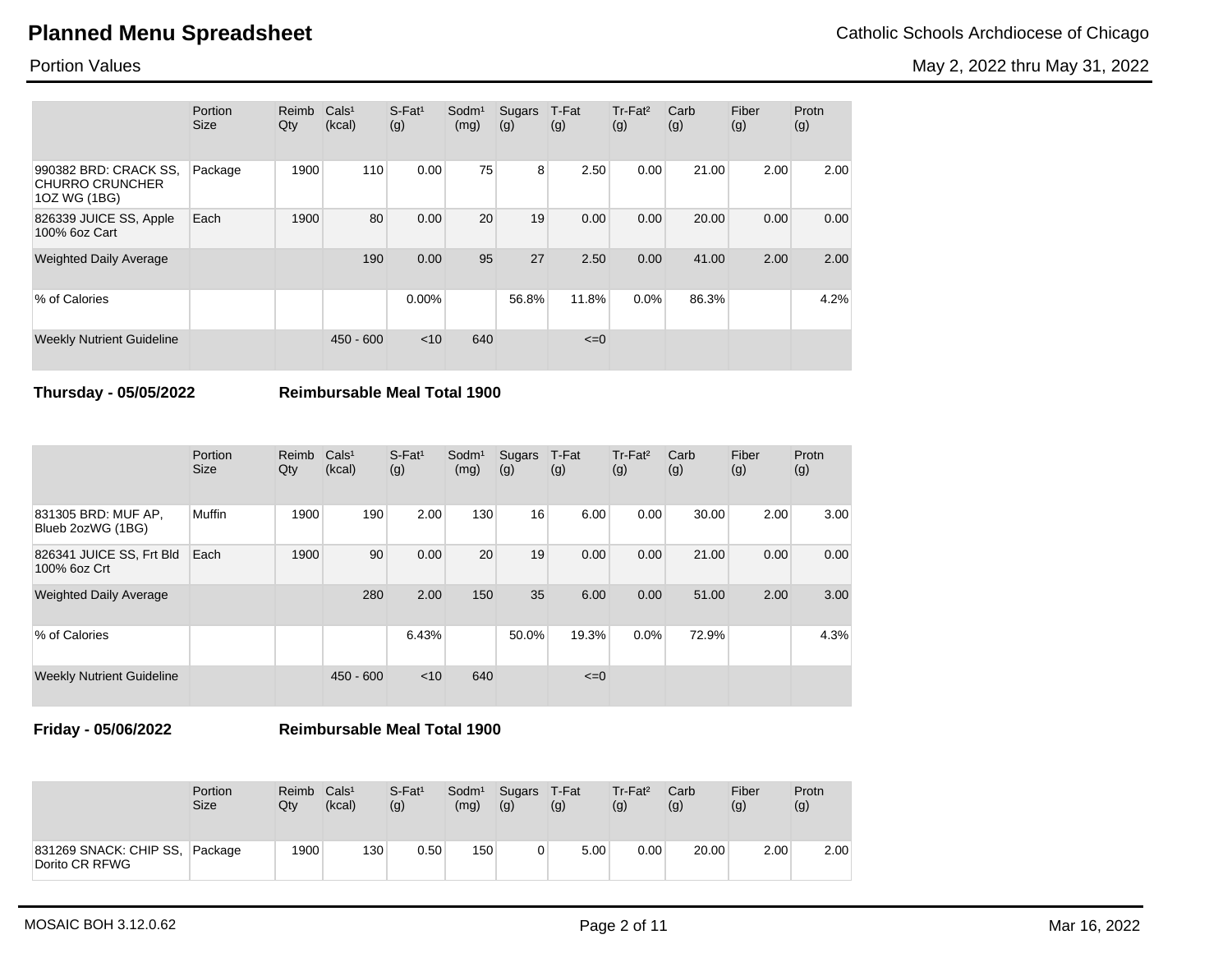May 2, 2022 thru May 31, 2022

## Portion Values

|                                               | Portion<br><b>Size</b> | Reimb<br>Qty | Cals <sup>1</sup><br>(kcal) | $S$ -Fat <sup>1</sup><br>(g) | Sodm <sup>1</sup><br>(mg) | Sugars<br>(g) | T-Fat<br>(g) | Tr-Fat <sup>2</sup><br>(g) | Carb<br>(g) | Fiber<br>(g) | Protn<br>(g) |
|-----------------------------------------------|------------------------|--------------|-----------------------------|------------------------------|---------------------------|---------------|--------------|----------------------------|-------------|--------------|--------------|
| 826348 JUICE SS, Orange Each<br>100% 6oz Cart |                        | 1900         | 80                          | 0.00                         | 20                        | 17            | 0.00         | 0.00                       | 20.00       | 0.00         | 1.00         |
| <b>Weighted Daily Average</b>                 |                        |              | 210                         | 0.50                         | 170                       | 17            | 5.00         | 0.00                       | 40.00       | 2.00         | 3.00         |
| % of Calories                                 |                        |              |                             | 2.14%                        |                           | 32.4%         | 21.4%        | $0.0\%$                    | 76.2%       |              | 5.7%         |
| <b>Weekly Nutrient Guideline</b>              |                        |              | $450 - 600$                 | < 10                         | 640                       |               | $\leq=0$     |                            |             |              |              |

**Monday - 05/09/2022 Reimbursable Meal Total 1900**

|                                                 | Portion<br><b>Size</b> | Reimb<br>Qty | Cals <sup>1</sup><br>(kcal) | $S$ -Fat <sup>1</sup><br>(g) | Sodm <sup>1</sup><br>(mg) | Sugars<br>(g) | T-Fat<br>(g) | Tr-Fat <sup>2</sup><br>(g) | Carb<br>(g) | Fiber<br>(g) | Protn<br>(g) |
|-------------------------------------------------|------------------------|--------------|-----------------------------|------------------------------|---------------------------|---------------|--------------|----------------------------|-------------|--------------|--------------|
| 831142 BRD: CRACK SS,<br><b>Bug Bites CinWG</b> | Package                | 1900         | 120                         | 1.00                         | 115                       | 8             | 3.50         | 0.00                       | 21.00       | 1.00         | 2.00         |
| 826339 JUICE SS, Apple<br>100% 6oz Cart         | Each                   | 1900         | 80                          | 0.00                         | 20                        | 19            | 0.00         | 0.00                       | 20.00       | 0.00         | 0.00         |
| <b>Weighted Daily Average</b>                   |                        |              | 200                         | 1.00                         | 135                       | 27            | 3.50         | 0.00                       | 41.00       | 1.00         | 2.00         |
| % of Calories                                   |                        |              |                             | 4.50%                        |                           | 54.0%         | 15.8%        | 0.0%                       | 82.0%       |              | 4.0%         |
| <b>Weekly Nutrient Guideline</b>                |                        |              | $450 - 600$                 | $<$ 10                       | 640                       |               | $\leq=0$     |                            |             |              |              |

**Tuesday - 05/10/2022 Reimbursable Meal Total 1900**

|                                          | Portion<br><b>Size</b> | Reimb<br>Qtv | Cals <sup>1</sup><br>(kcal) | $S$ -Fat <sup>1</sup><br>(g) | Sodm <sup>1</sup><br>(mg) | Sugars<br>(g) | T-Fat<br>(g) | Tr-Fat <sup>2</sup><br>(g) | Carb<br>(g) | Fiber<br>(g) | Protn<br>(g) |
|------------------------------------------|------------------------|--------------|-----------------------------|------------------------------|---------------------------|---------------|--------------|----------------------------|-------------|--------------|--------------|
| 825953 BRD: CRACK SS,<br>GFishChd.75ozWG | Package                | 1900         | 100                         | 0.50                         | 170                       |               | 4.00         | 0.00                       | 14.00       | .00.         | 2.00         |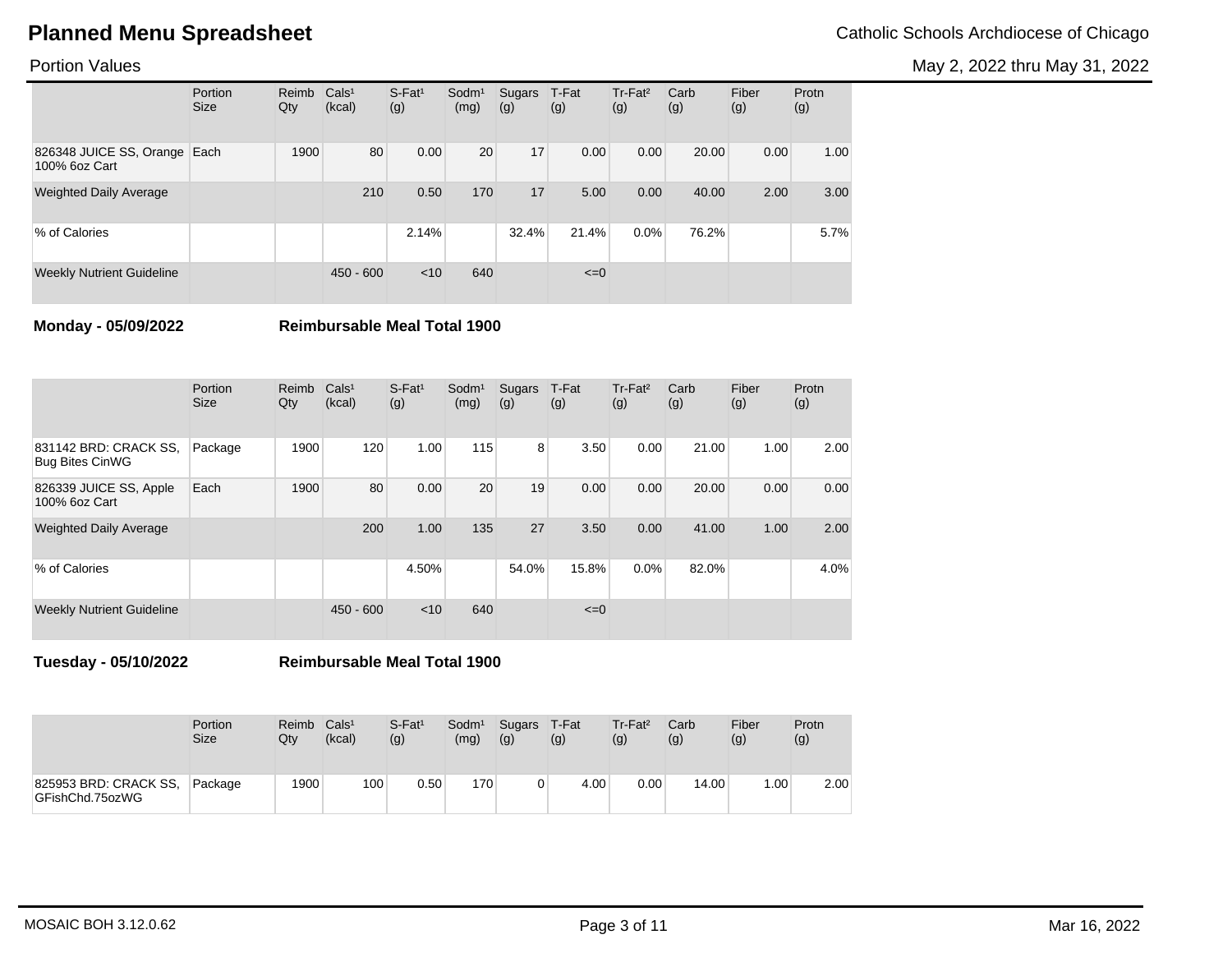May 2, 2022 thru May 31, 2022

## Portion Values

|                                               | Portion<br><b>Size</b> | Reimb<br>Qty | Cals <sup>1</sup><br>(kcal) | $S$ -Fat <sup>1</sup><br>(g) | Sodm <sup>1</sup><br>(mg) | Sugars<br>(g) | T-Fat<br>(g) | Tr-Fat <sup>2</sup><br>(g) | Carb<br>(g) | Fiber<br>(g) | Protn<br>(g) |
|-----------------------------------------------|------------------------|--------------|-----------------------------|------------------------------|---------------------------|---------------|--------------|----------------------------|-------------|--------------|--------------|
| 826348 JUICE SS, Orange Each<br>100% 6oz Cart |                        | 1900         | 80                          | 0.00                         | 20                        | 17            | 0.00         | 0.00                       | 20.00       | 0.00         | 1.00         |
| <b>Weighted Daily Average</b>                 |                        |              | 180                         | 0.50                         | 190                       | 17            | 4.00         | 0.00                       | 34.00       | 1.00         | 3.00         |
| % of Calories                                 |                        |              |                             | 2.50%                        |                           | 37.8%         | 20.0%        | 0.0%                       | 75.6%       |              | 6.7%         |
| <b>Weekly Nutrient Guideline</b>              |                        |              | $450 - 600$                 | < 10                         | 640                       |               | $\leq=0$     |                            |             |              |              |

**Wednesday - 05/11/2022 Reimbursable Meal Total 1900**

|                                          | Portion<br><b>Size</b> | Reimb<br>Qty | Cals <sup>1</sup><br>(kcal) | $S$ -Fat <sup>1</sup><br>(g) | Sodm <sup>1</sup><br>(mg) | Sugars<br>(g) | T-Fat<br>(g) | Tr-Fat <sup>2</sup><br>(g) | Carb<br>(g) | Fiber<br>(g) | Protn<br>(g) |
|------------------------------------------|------------------------|--------------|-----------------------------|------------------------------|---------------------------|---------------|--------------|----------------------------|-------------|--------------|--------------|
| 831162 BRD: BAR, Cereal<br>GldnGrm WG IW | Each                   | 1900         | 150                         | 0.00                         | 110                       | 9             | 3.00         | 0.00                       | 30.00       | 3.00         | 2.00         |
| 826341 JUICE SS, Frt Bld<br>100% 6oz Crt | Each                   | 1900         | 90                          | 0.00                         | 20                        | 19            | 0.00         | 0.00                       | 21.00       | 0.00         | 0.00         |
| <b>Weighted Daily Average</b>            |                        |              | 240                         | 0.00                         | 130                       | 28            | 3.00         | 0.00                       | 51.00       | 3.00         | 2.00         |
| % of Calories                            |                        |              |                             | $0.00\%$                     |                           | 46.7%         | 11.2%        | 0.0%                       | 85.0%       |              | 3.3%         |
| <b>Weekly Nutrient Guideline</b>         |                        |              | $450 - 600$                 | $<$ 10                       | 640                       |               | $\leq=0$     |                            |             |              |              |

**Thursday - 05/12/2022 Reimbursable Meal Total 1900**

|                                          | Portion<br><b>Size</b> | Reimb<br>Qtv | Cals <sup>1</sup><br>(kcal) | $S$ -Fat <sup>1</sup><br>(g) | Sodm <sup>1</sup><br>(mg) | Sugars T-Fat<br>(g) | (g)              | Tr-Fat <sup>2</sup><br>(g) | Carb<br>(g) | Fiber<br>(g) | Protn<br>(g) |
|------------------------------------------|------------------------|--------------|-----------------------------|------------------------------|---------------------------|---------------------|------------------|----------------------------|-------------|--------------|--------------|
| 825962 BRD: CRACK SS,<br>GFishPrtz .75oz | Package                | 1900         | 90                          | 0.00                         | 200                       |                     | .50 <sub>1</sub> | 0.00                       | 16.00       | .00.         | 2.00         |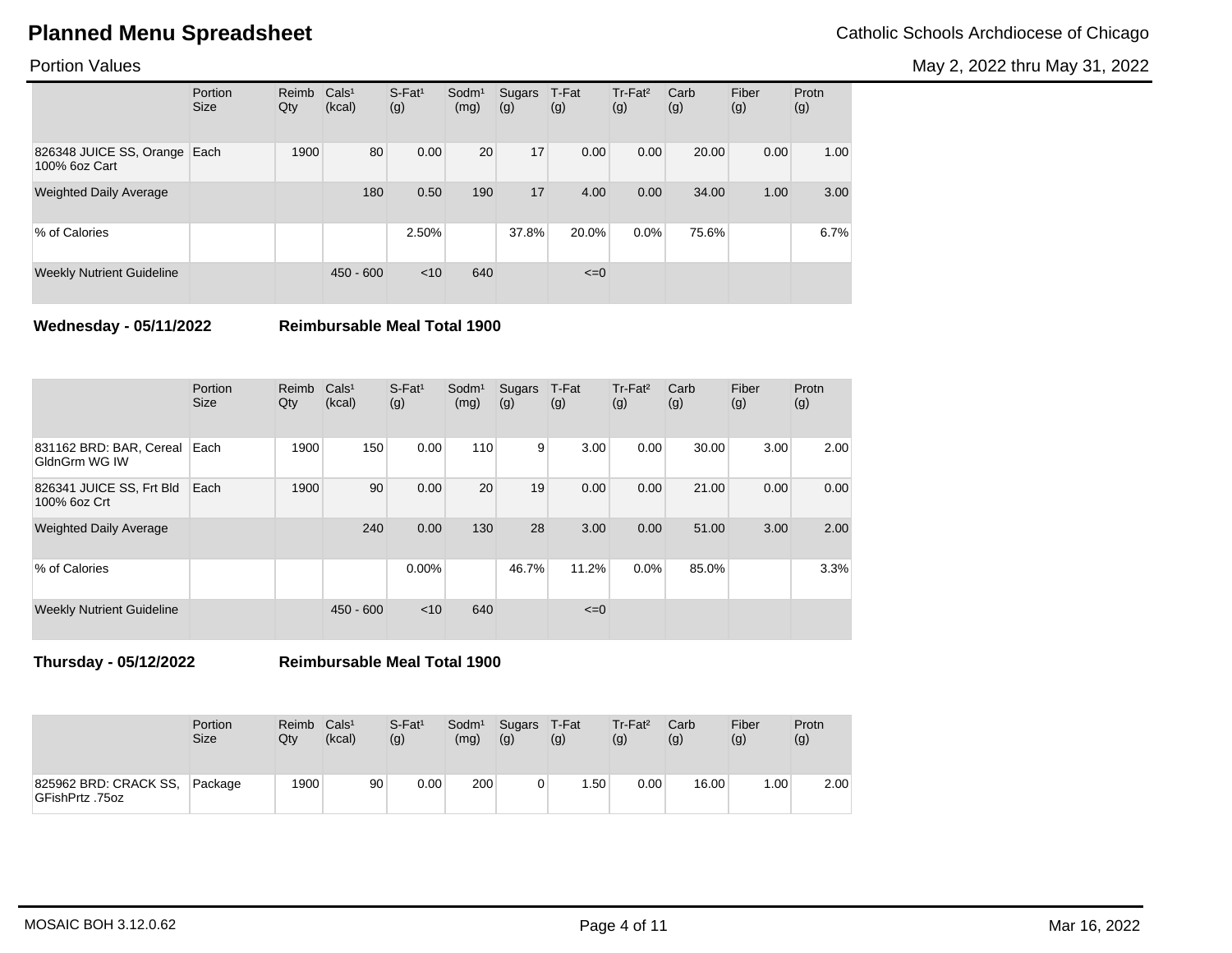May 2, 2022 thru May 31, 2022

## Portion Values

|                                      | Portion<br><b>Size</b> | Reimb<br>Qty | Cals <sup>1</sup><br>(kcal) | $S$ -Fat <sup>1</sup><br>(g) | Sodm <sup>1</sup><br>(mg) | Sugars<br>(g)  | T-Fat<br>(g) | Tr-Fat <sup>2</sup><br>(g) | Carb<br>(g) | Fiber<br>(g) | Protn<br>(g) |
|--------------------------------------|------------------------|--------------|-----------------------------|------------------------------|---------------------------|----------------|--------------|----------------------------|-------------|--------------|--------------|
| 831458 CHEESE, CH<br>CUBES RF IW 1.0 | Pkg (1oz)              | 1900         | 90                          | 4.50                         | 190                       | $\overline{0}$ | 7.00         | 0.00                       | 0.00        | 0.00         | 7.00         |
| <b>Weighted Daily Average</b>        |                        |              | 180                         | 4.50                         | 390                       | $\mathbf 0$    | 8.50         | 0.00                       | 16.00       | 1.00         | 9.00         |
| % of Calories                        |                        |              |                             | 22.50%                       |                           | $0\%$          | 42.5%        | 0.0%                       | 35.6%       |              | 20.0%        |
| <b>Weekly Nutrient Guideline</b>     |                        |              | $450 - 600$                 | < 10                         | 640                       |                | $\leq=0$     |                            |             |              |              |

**Friday - 05/13/2022 Reimbursable Meal Total 1900**

|                                               | Portion<br><b>Size</b> | Reimb<br>Qty | Cals <sup>1</sup><br>(kcal) | $S$ -Fat <sup>1</sup><br>(g) | Sodm <sup>1</sup><br>(mg) | Sugars<br>(g) | T-Fat<br>(g) | Tr-Fat <sup>2</sup><br>(g) | Carb<br>(g) | Fiber<br>(g) | Protn<br>(g) |
|-----------------------------------------------|------------------------|--------------|-----------------------------|------------------------------|---------------------------|---------------|--------------|----------------------------|-------------|--------------|--------------|
| 831306 BRD: MUF AP,<br>Choc 2oz WG (1BG)      | Muffin                 | 1900         | 190                         | 2.00                         | 130                       | 17            | 6.00         | 0.00                       | 33.00       | 2.00         | 3.00         |
| 826348 JUICE SS, Orange Each<br>100% 6oz Cart |                        | 1900         | 80                          | 0.00                         | 20                        | 17            | 0.00         | 0.00                       | 20.00       | 0.00         | 1.00         |
| <b>Weighted Daily Average</b>                 |                        |              | 270                         | 2.00                         | 150                       | 34            | 6.00         | 0.00                       | 53.00       | 2.00         | 4.00         |
| % of Calories                                 |                        |              |                             | 6.67%                        |                           | 50.4%         | 20.0%        | 0.0%                       | 78.5%       |              | 5.9%         |
| <b>Weekly Nutrient Guideline</b>              |                        |              | $450 - 600$                 | $<$ 10                       | 640                       |               | $\leq=0$     |                            |             |              |              |

**Monday - 05/16/2022 Reimbursable Meal Total 1900**

|                                          | Portion     | Reimb | Cals <sup>1</sup> | $S$ -Fat <sup>1</sup> | Sodm <sup>1</sup> | Sugars | T-Fat | $Tr-Fat2$ | Carb  | Fiber | Protn |
|------------------------------------------|-------------|-------|-------------------|-----------------------|-------------------|--------|-------|-----------|-------|-------|-------|
|                                          | <b>Size</b> | Qtv   | (kcal)            | (g)                   | (mg)              | (g)    | (g)   | (g)       | (g)   | (g)   | (g)   |
| 831720 BRD: CRACK SS,<br>Bear GrhmCinnWG | Package     | 1900  | 120               | $0.00\,$              | 115 <sub>1</sub>  |        | 4.00  | 0.00      | 20.00 | .00.  | 2.00  |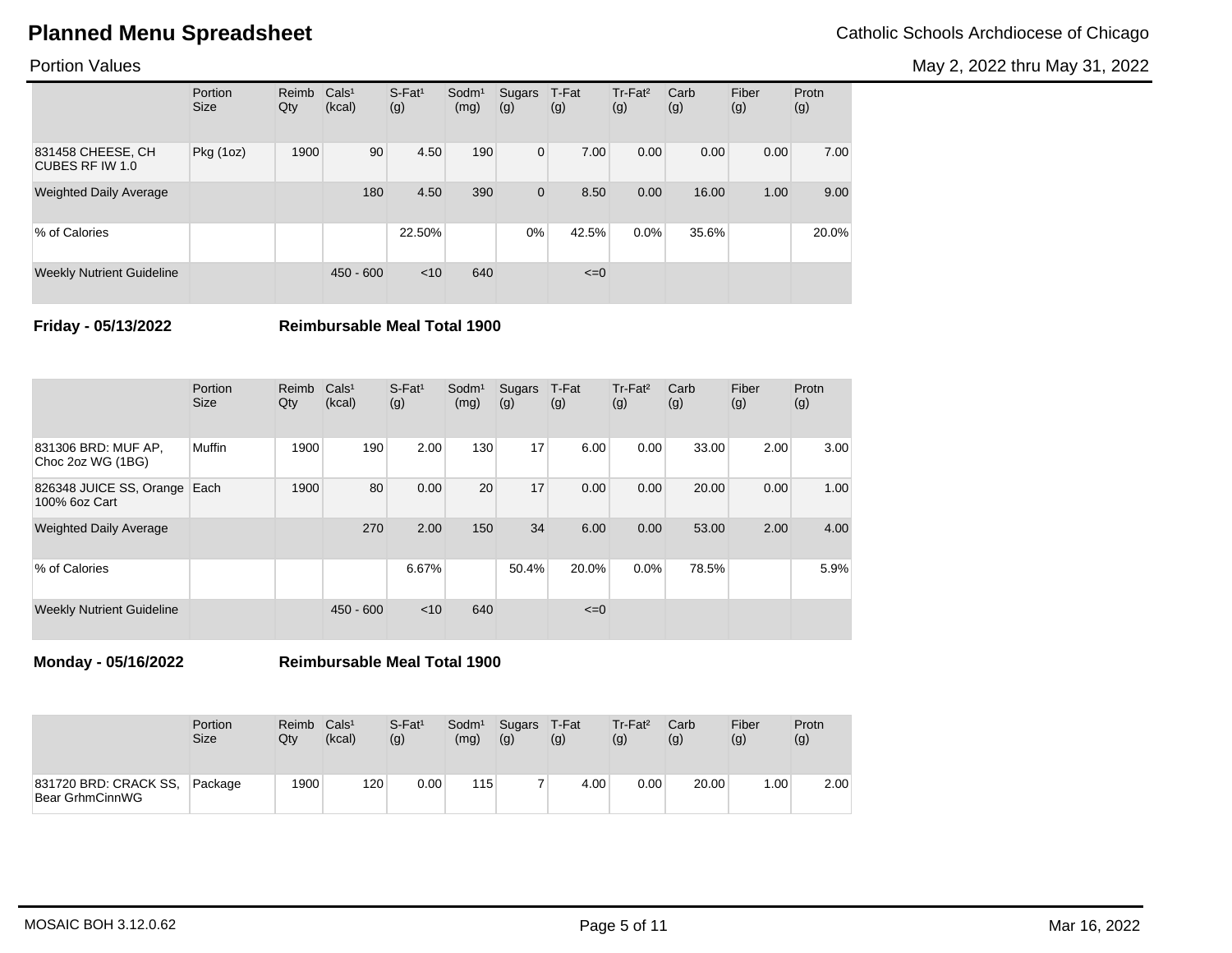May 2, 2022 thru May 31, 2022

## Portion Values

|                                         | Portion<br><b>Size</b> | Reimb<br>Qty | Cals <sup>1</sup><br>(kcal) | $S$ -Fat <sup>1</sup><br>(g) | Sodm <sup>1</sup><br>(mg) | Sugars<br>(g) | T-Fat<br>(g) | Tr-Fat <sup>2</sup><br>(g) | Carb<br>(g) | Fiber<br>(g) | Protn<br>(g) |
|-----------------------------------------|------------------------|--------------|-----------------------------|------------------------------|---------------------------|---------------|--------------|----------------------------|-------------|--------------|--------------|
| 826339 JUICE SS, Apple<br>100% 6oz Cart | Each                   | 1900         | 80                          | 0.00                         | 20                        | 19            | 0.00         | 0.00                       | 20.00       | 0.00         | 0.00         |
| <b>Weighted Daily Average</b>           |                        |              | 200                         | 0.00                         | 135                       | 26            | 4.00         | 0.00                       | 40.00       | 1.00         | 2.00         |
| % of Calories                           |                        |              |                             | $0.00\%$                     |                           | 52.0%         | 18.0%        | $0.0\%$                    | 80.0%       |              | 4.0%         |
| <b>Weekly Nutrient Guideline</b>        |                        |              | $450 - 600$                 | < 10                         | 640                       |               | $\leq=0$     |                            |             |              |              |

**Tuesday - 05/17/2022 Reimbursable Meal Total 1900**

|                                                       | Portion<br><b>Size</b> | Reimb<br>Qty | Cals <sup>1</sup><br>(kcal) | $S$ -Fat <sup>1</sup><br>(g) | Sodm <sup>1</sup><br>(mg) | Sugars<br>(g) | T-Fat<br>(g) | Tr-Fat <sup>2</sup><br>(g) | Carb<br>(g) | Fiber<br>(g) | Protn<br>(g) |
|-------------------------------------------------------|------------------------|--------------|-----------------------------|------------------------------|---------------------------|---------------|--------------|----------------------------|-------------|--------------|--------------|
| 990620 SNACK: CHIP SS,<br>DORITO WHITE NACHO<br>RF WG | Package                | 1900         | 130                         | 1.00                         | 170                       |               | 5.00         | 0.00                       | 20.00       | 2.00         | 2.00         |
| 826341 JUICE SS, Frt Bld<br>100% 6oz Crt              | Each                   | 1900         | 90                          | 0.00                         | 20                        | 19            | 0.00         | 0.00                       | 21.00       | 0.00         | 0.00         |
| <b>Weighted Daily Average</b>                         |                        |              | 220                         | 1.00                         | 190                       | 20            | 5.00         | 0.00                       | 41.00       | 2.00         | 2.00         |
| % of Calories                                         |                        |              |                             | 4.09%                        |                           | 36.4%         | 20.5%        | 0.0%                       | 74.5%       |              | 3.6%         |
| <b>Weekly Nutrient Guideline</b>                      |                        |              | $450 - 600$                 | $<$ 10                       | 640                       |               | $\leq=0$     |                            |             |              |              |

**Wednesday - 05/18/2022 Reimbursable Meal Total 1900**

|                                          | <b>Portion</b> | Reimb | Cals <sup>1</sup> | $S$ -Fat <sup>1</sup> | Sodm <sup>1</sup> | Sugars | T-Fat | Tr-Fat <sup>2</sup> | Carb  | Fiber | Protn |
|------------------------------------------|----------------|-------|-------------------|-----------------------|-------------------|--------|-------|---------------------|-------|-------|-------|
|                                          | <b>Size</b>    | Qtv   | (kcal)            | (g)                   | (mg)              | (g)    | (g)   | (g)                 | (g)   | (g)   | (g)   |
| 831141 BRD: CRACK SS.<br>ScoobyDoo CinWG | Package        | 1900  | 120               | .00 <sub>1</sub>      | 115               | 8      | 3.50  | 0.00                | 21.00 | .00.  | 2.00  |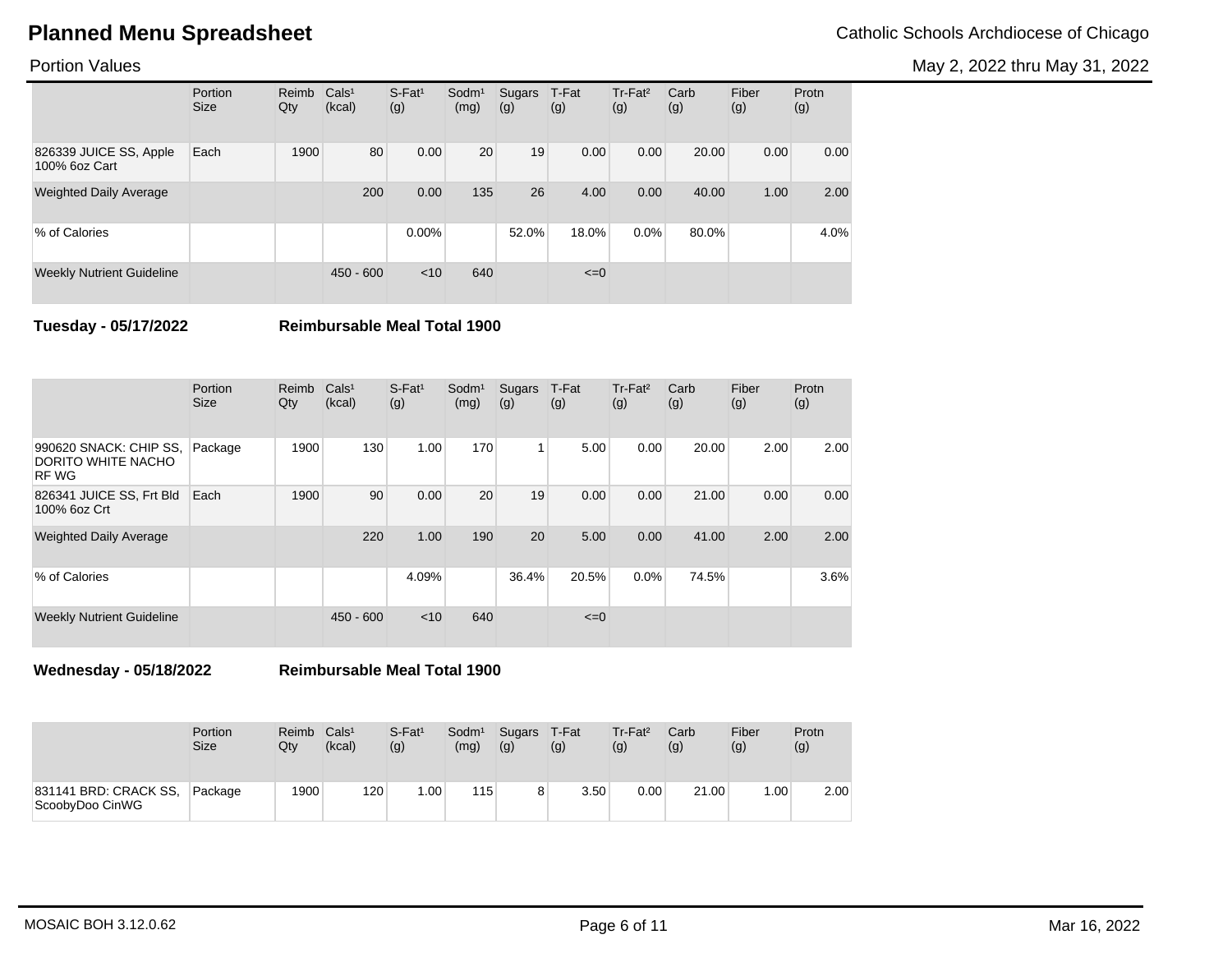May 2, 2022 thru May 31, 2022

## Portion Values

|                                               | Portion<br><b>Size</b> | Reimb<br>Qty | Cals <sup>1</sup><br>(kcal) | $S$ -Fat <sup>1</sup><br>(g) | Sodm <sup>1</sup><br>(mg) | Sugars<br>(g) | T-Fat<br>(g) | Tr-Fat <sup>2</sup><br>(g) | Carb<br>(g) | Fiber<br>(g) | Protn<br>(g) |
|-----------------------------------------------|------------------------|--------------|-----------------------------|------------------------------|---------------------------|---------------|--------------|----------------------------|-------------|--------------|--------------|
| 826348 JUICE SS, Orange Each<br>100% 6oz Cart |                        | 1900         | 80                          | 0.00                         | 20                        | 17            | 0.00         | 0.00                       | 20.00       | 0.00         | 1.00         |
| <b>Weighted Daily Average</b>                 |                        |              | 200                         | 1.00                         | 135                       | 25            | 3.50         | 0.00                       | 41.00       | 1.00         | 3.00         |
| % of Calories                                 |                        |              |                             | 4.50%                        |                           | 50.0%         | 15.8%        | 0.0%                       | 82.0%       |              | 6.0%         |
| <b>Weekly Nutrient Guideline</b>              |                        |              | $450 - 600$                 | < 10                         | 640                       |               | $\leq=0$     |                            |             |              |              |

**Thursday - 05/19/2022 Reimbursable Meal Total 1900**

|                                               | Portion<br><b>Size</b> | Reimb<br>Qty | Cals <sup>1</sup><br>(kcal) | $S$ -Fat <sup>1</sup><br>(g) | Sodm <sup>1</sup><br>(mg) | Sugars<br>(g)  | T-Fat<br>(g) | $Tr-Fat2$<br>(g) | Carb<br>(g) | Fiber<br>(g) | Protn<br>(g) |
|-----------------------------------------------|------------------------|--------------|-----------------------------|------------------------------|---------------------------|----------------|--------------|------------------|-------------|--------------|--------------|
| 833274 CHEESE, CH<br>STICK 1EA 1.0            | <b>Stick</b>           | 1900         | 90                          | 4.50                         | 200                       | $\overline{0}$ | 7.00         | 0.00             | 0.00        | 0.00         | 7.00         |
| 831312 BRD: BAR, NutriGr Each<br>Strwb1.5WGIW |                        | 1900         | 150                         | 0.50                         | 150                       | 14             | 3.50         | 0.00             | 30.00       | 3.00         | 2.00         |
| <b>Weighted Daily Average</b>                 |                        |              | 240                         | 5.00                         | 350                       | 14             | 10.50        | 0.00             | 30.00       | 3.00         | 9.00         |
| % of Calories                                 |                        |              |                             | 18.75%                       |                           | 23.3%          | 39.4%        | 0.0%             | 50.0%       |              | 15.0%        |
| <b>Weekly Nutrient Guideline</b>              |                        |              | $450 - 600$                 | < 10                         | 640                       |                | $\leq=0$     |                  |             |              |              |

**Friday - 05/20/2022 Reimbursable Meal Total 1900**

|                                    | Portion     | Reimb | Cals <sup>1</sup> | $S$ -Fat <sup>1</sup> | Sodm <sup>1</sup> | Sugars | T-Fat | $Tr-Fat2$ | Carb  | Fiber | Protn |
|------------------------------------|-------------|-------|-------------------|-----------------------|-------------------|--------|-------|-----------|-------|-------|-------|
|                                    | <b>Size</b> | Qty   | (kcal)            | (g)                   | (mg)              | (g)    | (g)   | (g)       | (g)   | (g)   | (g)   |
| 831289 BRD: CRACK SS,<br>Chz-It WG | Package     | 1900  | 100               | .00.                  | 150               |        | 3.50  | 0.00      | 14.00 | .00   | 2.00  |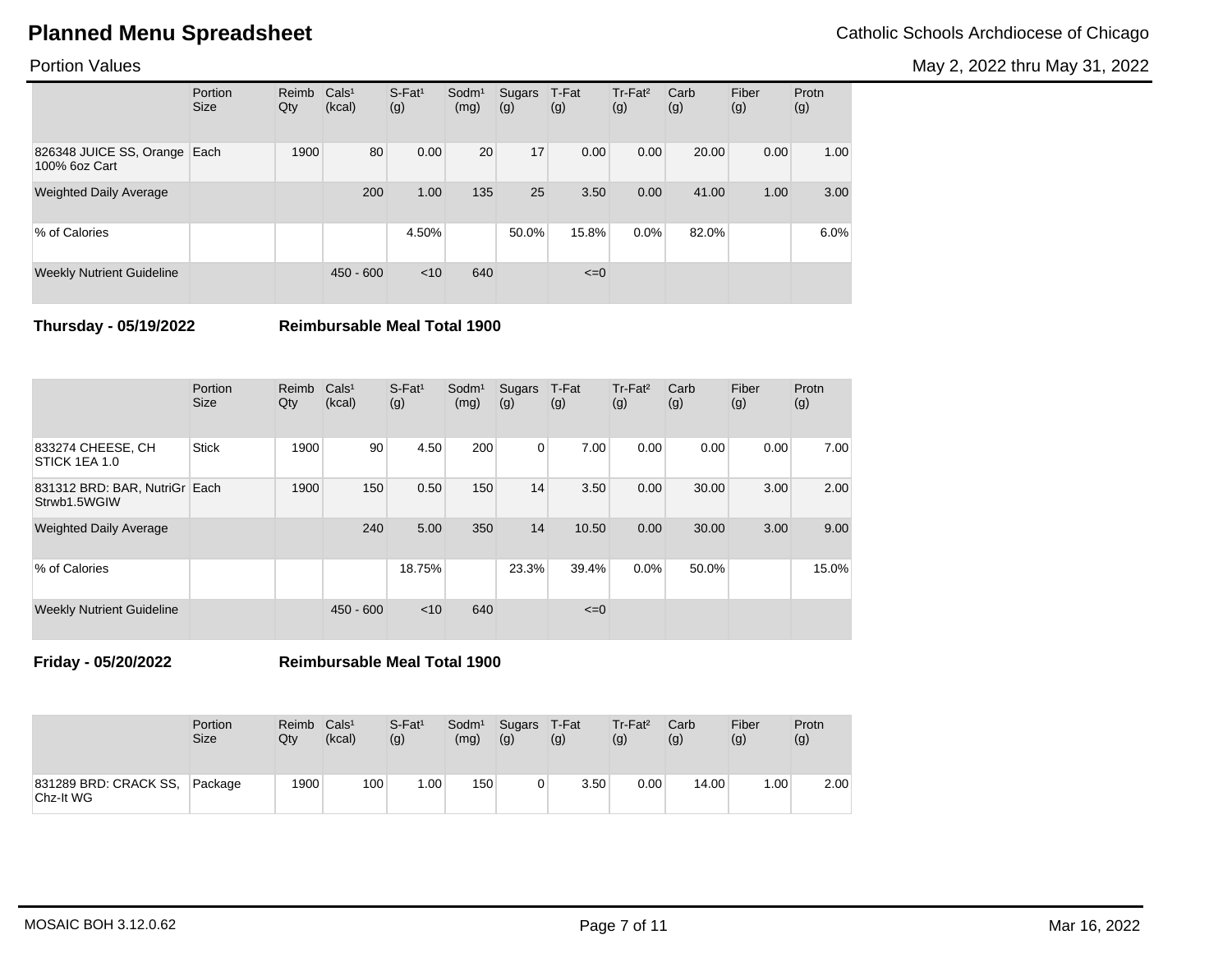May 2, 2022 thru May 31, 2022

## Portion Values

|                                          | Portion<br><b>Size</b> | Reimb<br>Qty | Cals <sup>1</sup><br>(kcal) | $S$ -Fat <sup>1</sup><br>(g) | Sodm <sup>1</sup><br>(mg) | Sugars<br>(g) | T-Fat<br>(g) | Tr-Fat <sup>2</sup><br>(g) | Carb<br>(g) | Fiber<br>(g) | Protn<br>(g) |
|------------------------------------------|------------------------|--------------|-----------------------------|------------------------------|---------------------------|---------------|--------------|----------------------------|-------------|--------------|--------------|
| 826341 JUICE SS, Frt Bld<br>100% 6oz Crt | Each                   | 1900         | 90                          | 0.00                         | 20                        | 19            | 0.00         | 0.00                       | 21.00       | 0.00         | 0.00         |
| <b>Weighted Daily Average</b>            |                        |              | 190                         | 1.00                         | 170                       | 19            | 3.50         | 0.00                       | 35.00       | 1.00         | 2.00         |
| % of Calories                            |                        |              |                             | 4.74%                        |                           | 40.0%         | 16.6%        | $0.0\%$                    | 73.7%       |              | 4.2%         |
| <b>Weekly Nutrient Guideline</b>         |                        |              | $450 - 600$                 | < 10                         | 640                       |               | $\leq=0$     |                            |             |              |              |

**Monday - 05/23/2022 Reimbursable Meal Total 1900**

|                                          | Portion<br><b>Size</b> | Reimb<br>Qty | Cals <sup>1</sup><br>(kcal) | $S$ -Fat <sup>1</sup><br>(g) | Sodm <sup>1</sup><br>(mg) | Sugars<br>(g) | T-Fat<br>(g) | Tr-Fat <sup>2</sup><br>(g) | Carb<br>(g) | Fiber<br>(g) | Protn<br>(g) |
|------------------------------------------|------------------------|--------------|-----------------------------|------------------------------|---------------------------|---------------|--------------|----------------------------|-------------|--------------|--------------|
| 831304 BRD: MUF AP,<br>Ban 2oz WG (1BG)  | Muffin                 | 1900         | 190                         | 2.00                         | 130                       | 17            | 6.00         | 0.00                       | 30.00       | 2.00         | 3.00         |
| 826341 JUICE SS, Frt Bld<br>100% 6oz Crt | Each                   | 1900         | 90                          | 0.00                         | 20                        | 19            | 0.00         | 0.00                       | 21.00       | 0.00         | 0.00         |
| <b>Weighted Daily Average</b>            |                        |              | 280                         | 2.00                         | 150                       | 36            | 6.00         | 0.00                       | 51.00       | 2.00         | 3.00         |
| % of Calories                            |                        |              |                             | 6.43%                        |                           | 51.4%         | 19.3%        | 0.0%                       | 72.9%       |              | 4.3%         |
| <b>Weekly Nutrient Guideline</b>         |                        |              | $450 - 600$                 | $<$ 10                       | 640                       |               | $\leq=0$     |                            |             |              |              |

**Tuesday - 05/24/2022 Reimbursable Meal Total 1900**

|                                          | <b>Portion</b><br><b>Size</b> | Reimb<br>Qtv | Cals <sup>1</sup><br>(kcal) | $S$ -Fat <sup>1</sup><br>(g) | Sodm <sup>1</sup><br>(mg) | Sugars<br>(g) | T-Fat<br>(g) | $Tr-Fat2$<br>(g) | Carb<br>(g) | Fiber<br>(g) | Protn<br>(g) |
|------------------------------------------|-------------------------------|--------------|-----------------------------|------------------------------|---------------------------|---------------|--------------|------------------|-------------|--------------|--------------|
| 831264 SNACK: CHIP SS,<br>Cheeto Bkd Cru | Package                       | 1900         | 120                         | .00 <sub>1</sub>             | 200                       |               | 4.50         | 0.00             | 16.00       | .00.         | 2.00         |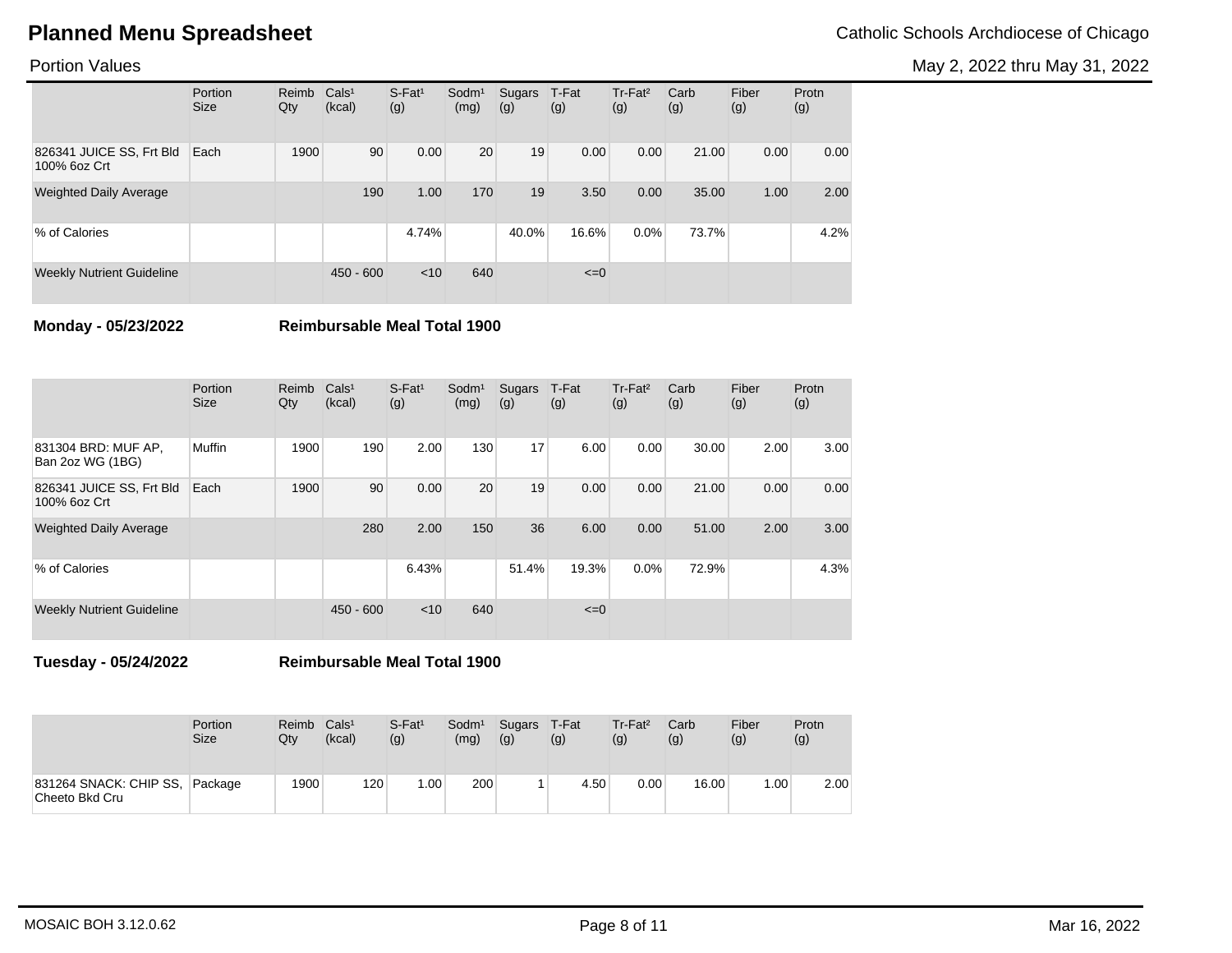May 2, 2022 thru May 31, 2022

## Portion Values

|                                         | Portion<br><b>Size</b> | Reimb<br>Qty | Cals <sup>1</sup><br>(kcal) | $S$ -Fat <sup>1</sup><br>(g) | Sodm <sup>1</sup><br>(mg) | Sugars<br>(g) | T-Fat<br>(g) | Tr-Fat <sup>2</sup><br>(g) | Carb<br>(g) | Fiber<br>(g) | Protn<br>(g) |
|-----------------------------------------|------------------------|--------------|-----------------------------|------------------------------|---------------------------|---------------|--------------|----------------------------|-------------|--------------|--------------|
| 826339 JUICE SS, Apple<br>100% 6oz Cart | Each                   | 1900         | 80                          | 0.00                         | 20                        | 19            | 0.00         | 0.00                       | 20.00       | 0.00         | 0.00         |
| <b>Weighted Daily Average</b>           |                        |              | 200                         | 1.00                         | 220                       | 20            | 4.50         | 0.00                       | 36.00       | 1.00         | 2.00         |
| % of Calories                           |                        |              |                             | 4.50%                        |                           | 40.0%         | 20.2%        | $0.0\%$                    | 72.0%       |              | 4.0%         |
| <b>Weekly Nutrient Guideline</b>        |                        |              | $450 - 600$                 | < 10                         | 640                       |               | $\leq=0$     |                            |             |              |              |

**Wednesday - 05/25/2022 Reimbursable Meal Total 1900**

|                                                 | Portion<br><b>Size</b> | Reimb<br>Qty | Cals <sup>1</sup><br>(kcal) | $S$ -Fat <sup>1</sup><br>(g) | Sodm <sup>1</sup><br>(mg) | Sugars<br>(g) | T-Fat<br>(g) | $Tr-Fat2$<br>(g) | Carb<br>(g) | Fiber<br>(g) | Protn<br>(g) |
|-------------------------------------------------|------------------------|--------------|-----------------------------|------------------------------|---------------------------|---------------|--------------|------------------|-------------|--------------|--------------|
| 990369 Danimals,<br>Strawberry Banana Yogurt    | ea                     | 1900         | 70                          | 0.00                         | 70                        | 9             | 0.00         | 0.00             | 12.00       | 0.00         | 4.00         |
| 831142 BRD: CRACK SS.<br><b>Bug Bites CinWG</b> | Package                | 1900         | 120                         | 1.00                         | 115                       | 8             | 3.50         | 0.00             | 21.00       | 1.00         | 2.00         |
| <b>Weighted Daily Average</b>                   |                        |              | 190                         | 1.00                         | 185                       | 17            | 3.50         | 0.00             | 33.00       | 1.00         | 6.00         |
| % of Calories                                   |                        |              |                             | 4.74%                        |                           | 35.8%         | 16.6%        | 0.0%             | 69.5%       |              | 12.6%        |
| <b>Weekly Nutrient Guideline</b>                |                        |              | $450 - 600$                 | $<$ 10                       | 640                       |               | $\leq$ $=$ 0 |                  |             |              |              |

**Thursday - 05/26/2022 Reimbursable Meal Total 1900**

|                                                                    | Portion<br><b>Size</b> | Reimb<br>Qtv | Cals <sup>1</sup><br>(kcal) | $S$ -Fat <sup>1</sup><br>(g) | Sodm <sup>1</sup><br>(mg) | Sugars<br>(g) | T-Fat<br>(g)      | Tr-Fat <sup>2</sup><br>(g) | Carb<br>(g) | Fiber<br>(g) | Protn<br>(g) |
|--------------------------------------------------------------------|------------------------|--------------|-----------------------------|------------------------------|---------------------------|---------------|-------------------|----------------------------|-------------|--------------|--------------|
| 990555 BRD: BAR,<br><b>BENEFIT MINI MAPLE</b><br>BROWN SUGAR WG IW | Each                   | 1900         | 130                         | 1.00                         | 110                       | 9             | 4.00 <sub>1</sub> | 0.00                       | 23.00       | 3.00         | 2.00         |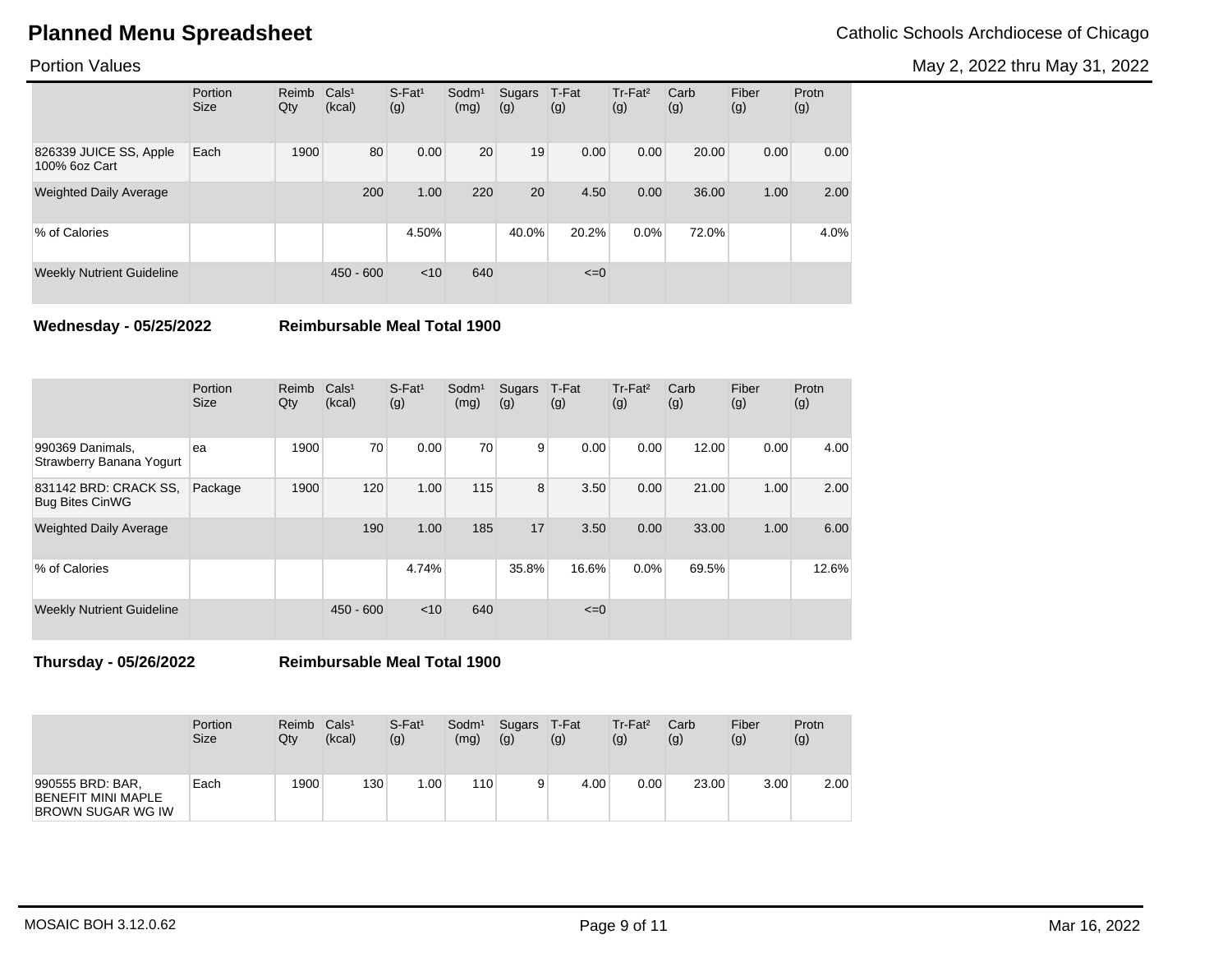May 2, 2022 thru May 31, 2022

## Portion Values

|                                               | Portion<br><b>Size</b> | Reimb<br>Qty | Cals <sup>1</sup><br>(kcal) | $S$ -Fat <sup>1</sup><br>(g) | Sodm <sup>1</sup><br>(mg) | Sugars<br>(g) | T-Fat<br>(g) | $Tr-Fat2$<br>(g) | Carb<br>(g) | Fiber<br>(g) | Protn<br>(g) |
|-----------------------------------------------|------------------------|--------------|-----------------------------|------------------------------|---------------------------|---------------|--------------|------------------|-------------|--------------|--------------|
| 826348 JUICE SS, Orange Each<br>100% 6oz Cart |                        | 1900         | 80                          | 0.00                         | 20                        | 17            | 0.00         | 0.00             | 20.00       | 0.00         | 1.00         |
| <b>Weighted Daily Average</b>                 |                        |              | 210                         | 1.00                         | 130                       | 26            | 4.00         | 0.00             | 43.00       | 3.00         | 3.00         |
| % of Calories                                 |                        |              |                             | 4.29%                        |                           | 49.5%         | 17.1%        | $0.0\%$          | 81.9%       |              | 5.7%         |
| <b>Weekly Nutrient Guideline</b>              |                        |              | $450 - 600$                 | < 10                         | 640                       |               | $\leq=0$     |                  |             |              |              |

**Friday - 05/27/2022 Reimbursable Meal Total 1710**

|                                          | Portion<br><b>Size</b> | Reimb<br>Qty | Cals <sup>1</sup><br>(kcal) | $S$ -Fat <sup>1</sup><br>(g) | Sodm <sup>1</sup><br>(mg) | Sugars<br>(g) | T-Fat<br>(g) | $Tr-Fat2$<br>(g) | Carb<br>(g) | Fiber<br>(g) | Protn<br>(g) |
|------------------------------------------|------------------------|--------------|-----------------------------|------------------------------|---------------------------|---------------|--------------|------------------|-------------|--------------|--------------|
| 825962 BRD: CRACK SS.<br>GFishPrtz .75oz | Package                | 1710         | 90                          | 0.00                         | 200                       | 0             | 1.50         | 0.00             | 16.00       | 1.00         | 2.00         |
| 829216 CHEESE, MZ<br>String LF 1ea 1.0   | <b>Stick</b>           | 1710         | 60                          | 2.00                         | 200                       | $\mathbf{1}$  | 3.00         | 0.00             | 1.00        | 0.00         | 7.00         |
| <b>Weighted Daily Average</b>            |                        |              | 150                         | 2.00                         | 400                       | 1             | 4.50         | 0.00             | 17.00       | 1.00         | 9.00         |
| % of Calories                            |                        |              |                             | 12.00%                       |                           | 2.7%          | 27.0%        | 0.0%             | 45.3%       |              | 24.0%        |
| <b>Weekly Nutrient Guideline</b>         |                        |              | $450 - 600$                 | $<$ 10                       | 640                       |               | $\leq=0$     |                  |             |              |              |

**Tuesday - 05/31/2022 Reimbursable Meal Total 1900**

|                                          | Portion     | Reimb | Cals <sup>1</sup> | $S$ -Fat <sup>1</sup> | Sodm <sup>1</sup> | Sugars | T-Fat | Tr-Fat <sup>2</sup> | Carb  | Fiber | Protn |
|------------------------------------------|-------------|-------|-------------------|-----------------------|-------------------|--------|-------|---------------------|-------|-------|-------|
|                                          | <b>Size</b> | Qtv   | (kcal)            | (g)                   | (mg)              | (g)    | (g)   | (g)                 | (g)   | (g)   | (g)   |
| 831141 BRD: CRACK SS,<br>ScoobyDoo CinWG | Package     | 1900  | 120               | .00.                  | 115               |        | 3.50  | 0.00                | 21.00 | 1.00  | 2.00  |